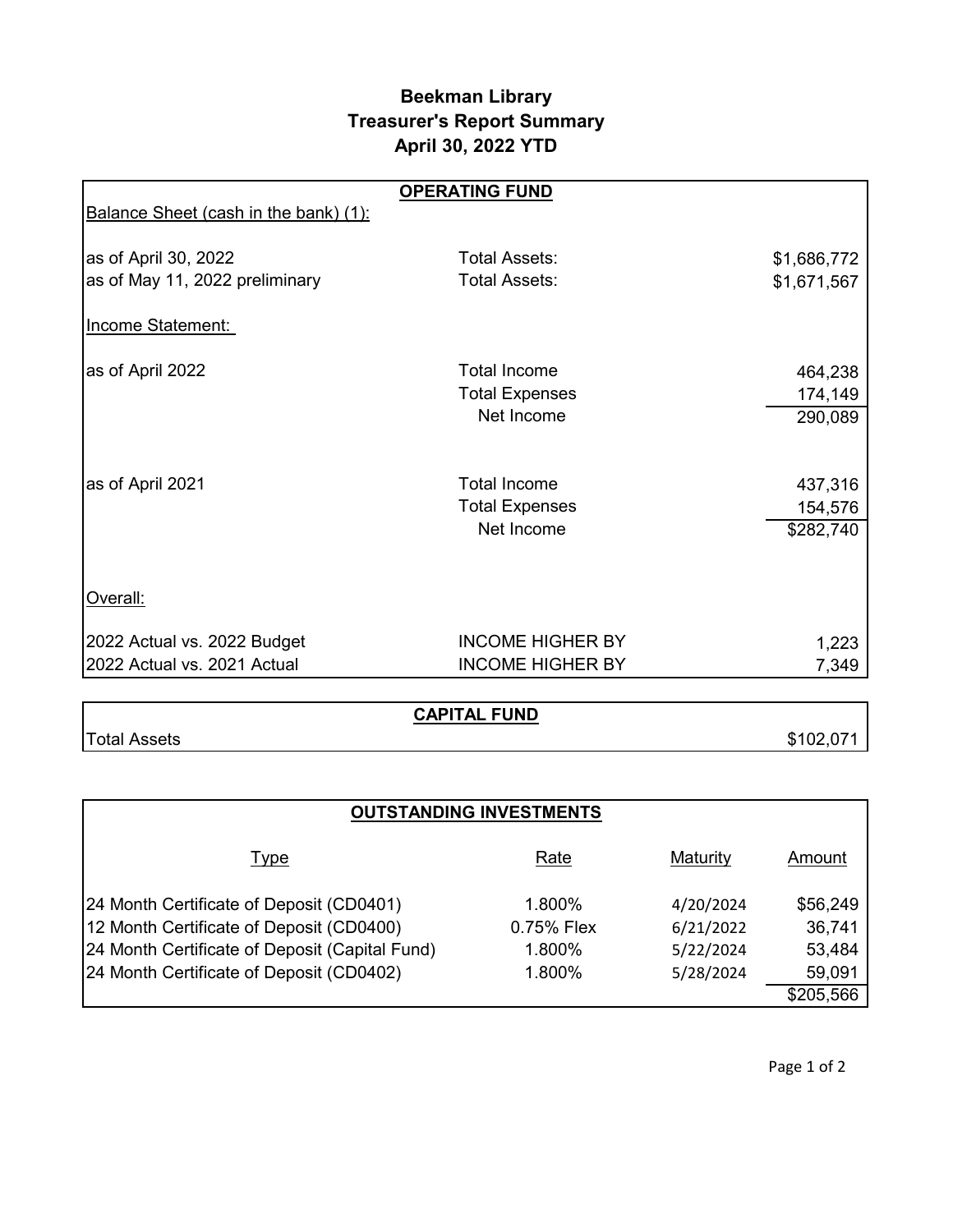### **Beekman Library Treasurer's Report April 30, 2022 YTD**

|                                          | 2022<br><b>YTD - 4/30</b> | 2022<br><b>BUDGET</b> | (UNDER)/<br><b>OVER</b><br><b>BUDGET</b> | 4.00<br>2022 | 2021<br><b>YTD - 4/30</b>      | (UNDER)/<br><b>OVER</b><br>2022 |
|------------------------------------------|---------------------------|-----------------------|------------------------------------------|--------------|--------------------------------|---------------------------------|
| <b>Income</b>                            |                           |                       |                                          |              |                                |                                 |
| <b>1 Local Public Funds</b>              |                           |                       |                                          |              |                                |                                 |
| <b>1 County Funds</b>                    |                           |                       |                                          | $\Omega$     |                                |                                 |
| 2 Town Funds                             |                           |                       |                                          |              |                                |                                 |
| 1 Beekman Funds                          | 443,848                   | 443,848               |                                          | 443,848      | 424,329                        | 19,519                          |
| 2 Union Vale Fund                        |                           |                       | $\blacksquare$                           | 0            |                                |                                 |
| <b>Total 1 Local Public Funds</b>        | 443,848                   | 443,848               | $\blacksquare$                           | 443,848      | 424,329                        | 19,519                          |
| <b>Total 2 System Cash Grants (MHLS)</b> | 418                       | 1,000                 | (582)                                    | 3,000        | 1,169                          | (751)                           |
| <b>Other Contingency Funds</b>           | 21,099                    | 21,099                |                                          | 21,099       | 17,918                         | 3,181                           |
| <b>4 Other Receipts</b>                  |                           |                       |                                          |              |                                |                                 |
| <b>Total 1 Gifts &amp; Endowments</b>    | 17,498                    | 4,333                 | 13,165                                   | 13,000       | 8,365                          | 9,134                           |
| <b>Total 2 Fundraising</b>               | 118                       | 3,333                 | (3,215)                                  | 10,000       | 569                            | (451)                           |
| <b>Total 3 Income from Investments</b>   | 485                       | 667                   | (182)                                    | 2,000        | 1,046                          | (561)                           |
| <b>Total 4 Library Charges</b>           | 1,595                     | 1,667                 | (72)                                     | 5,000        | 1,664                          | (69)                            |
| <b>Total 5 Other (Misc)</b>              | 276                       | 333                   | (57)                                     | 1,000        | 174                            | 102                             |
| <b>Total 4 Other Receipts</b>            | 19,972                    | 10,333                | 9,639                                    | 31,000       | 11,818                         | 8,154                           |
| <b>Total Income</b>                      | 464,238                   | 455,181               | 9,056                                    | 498,947      | 437,316                        | 26,922                          |
| <b>Expense</b>                           |                           |                       |                                          |              |                                |                                 |
| <b>Total 10 Personnel Costs</b>          | 110,677                   | 106,911               | 3,765                                    | 320,734      | 101,897                        | 8,780                           |
| <b>Total 20 Collection Expenditures</b>  | 11,046                    | 16,933                | (5,888)                                  | 50,800       | 14,798                         | (3, 752)                        |
| Total 40 Operation & Maint. of Bldgs.    | 12,757                    | 11,420                | 1,337                                    | 34,260       | 10,062                         | 2,695                           |
| <b>Total 50 Other</b>                    | 22,492                    | 14,001                | 8,491                                    | 42,003       | 10,584                         | 11,907                          |
| Total 60 Contract w/Publ. Lib (MHLS)     | 3,760                     | 3,750                 | 10                                       | 11,250       | 3,928                          | (168)                           |
| 70 Debt Service (Mortgage)               | 13,302                    | 13,300                | 2                                        | 39,900       | 13,302                         |                                 |
| 80 Uncategorized                         | 115                       |                       | 115                                      | 0            | 5                              | 110                             |
| <b>Total Expense</b>                     | 174,149                   | 166,316               | 7,833                                    | 498,947      | 154,576                        | 19,573                          |
| In Kind Receipt (1)                      | 6,000                     |                       |                                          | 6,000        | 6,000                          |                                 |
| In Kind Expense (1)                      | 6,000                     |                       |                                          | 6,000        | 6,000                          |                                 |
| <b>Transfer to Capital Fund</b>          |                           |                       |                                          |              |                                |                                 |
| Net Income/(Loss)                        | 290,089                   | 288,866               | 1,223                                    | $\mathbf{0}$ | 282,740                        | 7,349                           |
|                                          | 2022 Actual<br>vs. Budget |                       |                                          |              | 2022 Actual vs.<br>2021 Actual |                                 |
|                                          |                           |                       |                                          |              |                                |                                 |

| <b>Income:</b>   | <b>HIGHER</b> | <b>HIGHER</b> |
|------------------|---------------|---------------|
| <b>Expenses:</b> | <b>HIGHER</b> | <b>HIGHER</b> |
|                  |               | <b>NCOME</b>  |
|                  | <b>INCOME</b> | <b>IIGHFR</b> |
|                  | HIGHER BY     | R١            |

(1) In Kind Receipt/Expense represents Town plowing, mowing and water softener salt.

In-Kind contributions are recorded as both income and expenses when received. Page 2 of 2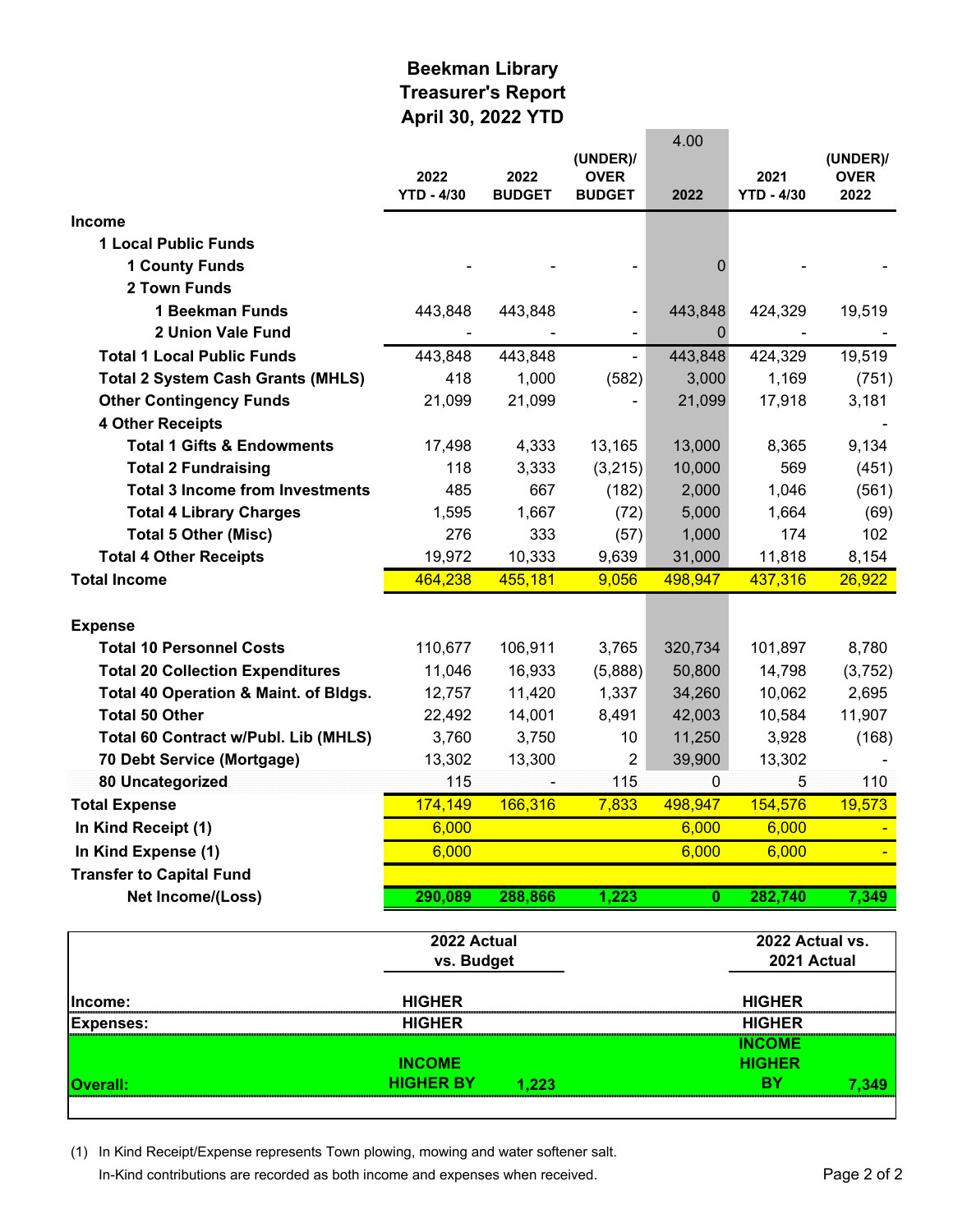| 11:46 AM                                                                 | <b>Beekman Library</b> |                        |                        |
|--------------------------------------------------------------------------|------------------------|------------------------|------------------------|
| 05/11/22                                                                 | <b>Balance Sheet</b>   |                        |                        |
| <b>Accrual Basis</b>                                                     | As of April 30, 2022   |                        |                        |
|                                                                          | <b>Capital Fund</b>    | <b>Unclassified</b>    | <b>TOTAL</b>           |
| <b>ASSETS</b>                                                            |                        |                        |                        |
| <b>Current Assets</b>                                                    |                        |                        |                        |
| <b>Checking/Savings</b>                                                  |                        |                        |                        |
| A · Bank Accounts                                                        |                        |                        |                        |
| A1 · Operating Funds                                                     | 0.00                   | 441,018.75             | 441,018.75             |
| A1a · Tompkins Mahopac Bank<br>A1c · Oper Fds, HVFCU Check 0200          | 0.00                   | 4,677.85               | 4,677.85               |
| A1e · Oper Fds, PayPal                                                   | 0.00                   | 91.34                  | 91.34                  |
| A1f · Petty Cash, Cash Box & Register                                    | 0.00                   | 150.00                 | 150.00                 |
| Total A1 · Operating Funds                                               | 0.00                   | 445,937.94             | 445,937.94             |
| A2 · Contingency funds                                                   |                        |                        |                        |
| A2a · Cont Fds, HVFCU MM 0300                                            | 0.00                   | 1,892.74               | 1,892.74               |
| A2b · Cont Fds, HVFCU 12mth CD 04                                        | 0.00                   | 36,741.36              | 36,741.36              |
| A2c · Cont Fds, HVFCU CA 24 CD 0401<br>A2d · Cont Fds, HVFCU 24 mth CD 0 | 0.00<br>0.00           | 56,249.41<br>59,090.83 | 56,249.41<br>59,090.83 |
| A2e · Cont Fds, Tompkins Mahopac                                         | 0.00                   | 82,669.00              | 82,669.00              |
| Total A2 · Contingency funds                                             | 0.00                   | 236,643.34             | 236,643.34             |
| A3 · Restricted Funds                                                    |                        |                        |                        |
| A3a · HVFCU Restr. Fds Check 0201                                        | 0.00                   | 164.53                 | 164.53                 |
| A3c · Learn, Play Create Grnt-Tompki                                     | 0.00                   | 29,895.89              | 29,895.89              |
| Total A3 · Restricted Funds                                              | 0.00                   | 30,060.42              | 30,060.42              |
| A4 · Capital Funds                                                       |                        |                        |                        |
| A4a · Tompkins Mahopac                                                   | 48,586.80              | 0.00                   | 48,586.80              |
| A4b · HVFCU CD 0403                                                      | 53,484.40              | 0.00                   | 53,484.40              |
| Total A4 · Capital Funds                                                 | 102,071.20             | 0.00                   | 102,071.20             |
| Total A · Bank Accounts                                                  | 102,071.20             | 712,641.70             | 814,712.90             |
| <b>Total Checking/Savings</b>                                            | 102,071.20             | 712,641.70             | 814,712.90             |
| <b>Other Current Assets</b><br><b>C</b> · Prepaid Expenses               | 0.00                   | 5,398.44               | 5,398.44               |
| <b>Total Other Current Assets</b>                                        | 0.00                   | 5,398.44               | 5,398.44               |
| <b>Total Current Assets</b>                                              | 102,071.20             | 718,040.14             | 820,111.34             |
|                                                                          |                        |                        |                        |
| <b>Fixed Assets</b><br>$F1 \cdot$ Buildings                              | 0.00                   | 1,499,612.00           | 1,499,612.00           |
| F2 · Furniture & Fixtures                                                | 0.00                   | 37,697.00              | 37,697.00              |
| F3 · Machinery & Equipment                                               | 0.00                   | 65,265.68              | 65,265.68              |
| F4 · Accumulated Depreciation                                            | 0.00                   | $-641,862.00$          | -641,862.00            |
| F6 · Accumulated Amortization                                            | 0.00                   | $-775.00$              | $-775.00$              |
| F7 · Debt Issuance Costs                                                 | 0.00                   | 8,794.00               | 8,794.00               |
| <b>Total Fixed Assets</b>                                                | 0.00                   | 968,731.68             | 968,731.68             |
| <b>TOTAL ASSETS</b>                                                      | 102,071.20             | 1,686,771.82           | 1,788,843.02           |
|                                                                          |                        |                        |                        |

**LIABILITIES & EQUITY** 

**NOTE: Unclassified = Operating Fund**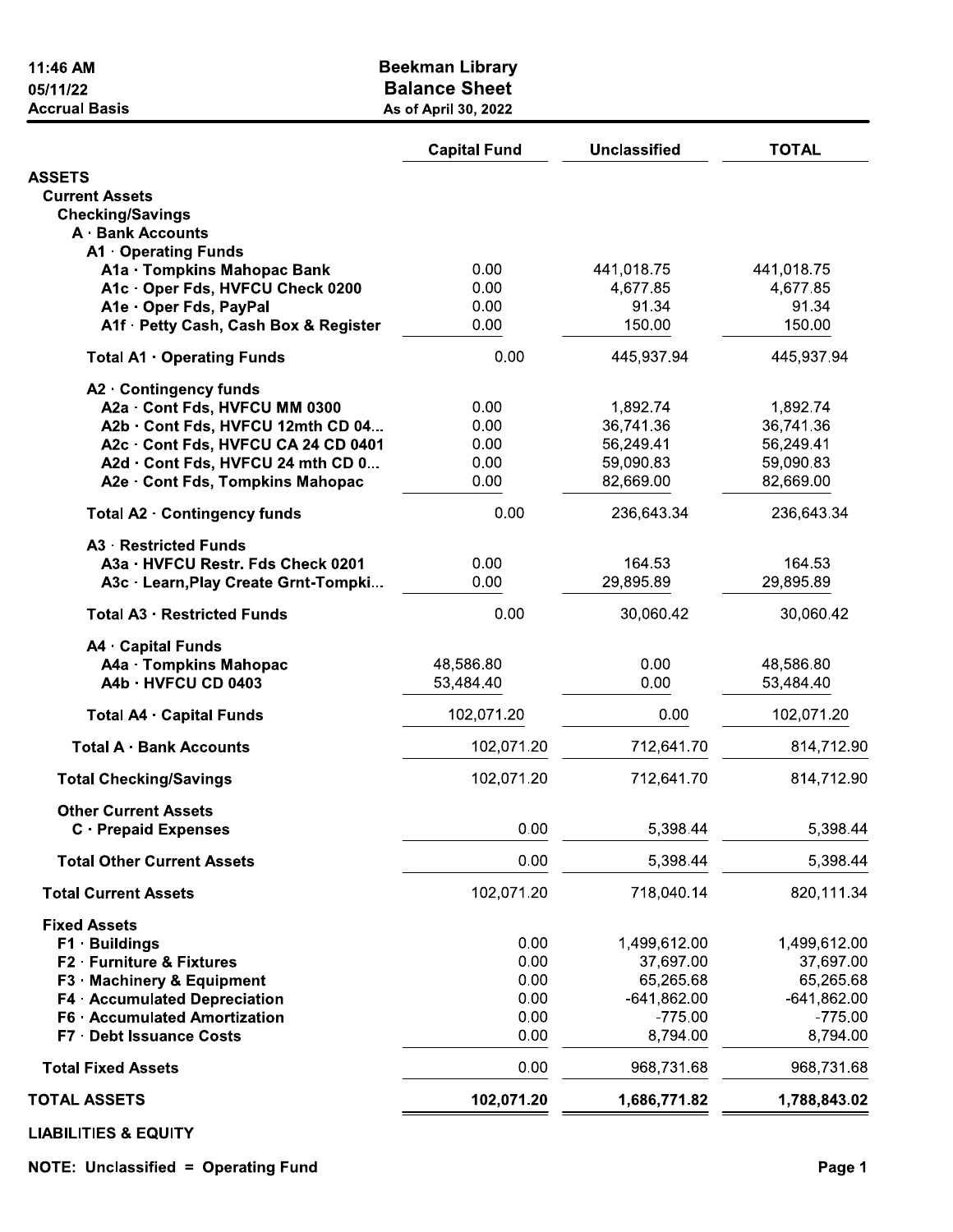| 11:46 AM<br>05/11/22<br><b>Accrual Basis</b>                | <b>Beekman Library</b><br><b>Balance Sheet</b><br>As of April 30, 2022 |                     |              |
|-------------------------------------------------------------|------------------------------------------------------------------------|---------------------|--------------|
|                                                             | <b>Capital Fund</b>                                                    | <b>Unclassified</b> | <b>TOTAL</b> |
| <b>Liabilities</b>                                          |                                                                        |                     |              |
| <b>Current Liabilities</b>                                  |                                                                        |                     |              |
| <b>Accounts Payable</b>                                     |                                                                        |                     |              |
| <b>G</b> · Accounts Payable                                 | 0.00                                                                   | 1,670.63            | 1,670.63     |
| <b>Total Accounts Payable</b>                               | 0.00                                                                   | 1,670.63            | 1,670.63     |
| <b>Other Current Liabilities</b><br>H · Payroll Liabilities |                                                                        |                     |              |
| H7 · NY Unemployment Ins.                                   | 0.00                                                                   | 87.00               | 87.00        |
| H8 · NY Re-employment Fd                                    | 0.00                                                                   | $-12.00$            | $-12.00$     |
| <b>H9 · AFLAC Premiums</b>                                  | 0.00                                                                   | 3.70                | 3.70         |
| H10 · Health Ins. Premiums                                  | 0.00                                                                   | $-620.85$           | $-620.85$    |
| Total H · Payroll Liabilities                               | 0.00                                                                   | $-542.15$           | $-542.15$    |
| I · Deferred LPC Grant income                               | 0.00                                                                   | 29,895.89           | 29,895.89    |
| K2 · Loan Payable - Short Term                              | 0.00                                                                   | 21,539.00           | 21,539.00    |
| K1 · Loan Payable                                           | 0.00                                                                   | 358,352.00          | 358,352.00   |
| K3 · Accrued Interest Payable                               | 0.00                                                                   | 995.00              | 995.00       |
| $W \cdot P/R$ Liabilities                                   | 0.00                                                                   | 30.15               | 30.15        |
| <b>Total Other Current Liabilities</b>                      | 0.00                                                                   | 410,269.89          | 410,269.89   |
| <b>Total Current Liabilities</b>                            | 0.00                                                                   | 411,940.52          | 411,940.52   |
| <b>Total Liabilities</b>                                    | 0.00                                                                   | 411,940.52          | 411,940.52   |
| <b>Equity</b>                                               |                                                                        |                     |              |
| X · Unrestricted Net Assets                                 | 44,371.32                                                              | 770,866.60          | 815,237.92   |
| <b>Y</b> Opening Balance Equity                             | 57,617.60                                                              | 216,874.61          | 274,492.21   |
| <b>Net Income</b>                                           | 82.28                                                                  | 287,090.09          | 287, 172.37  |
| <b>Total Equity</b>                                         | 102,071.20                                                             | 1,274,831.30        | 1,376,902.50 |
| <b>TOTAL LIABILITIES &amp; EQUITY</b>                       | 102,071.20                                                             | 1,686,771.82        | 1,788,843.02 |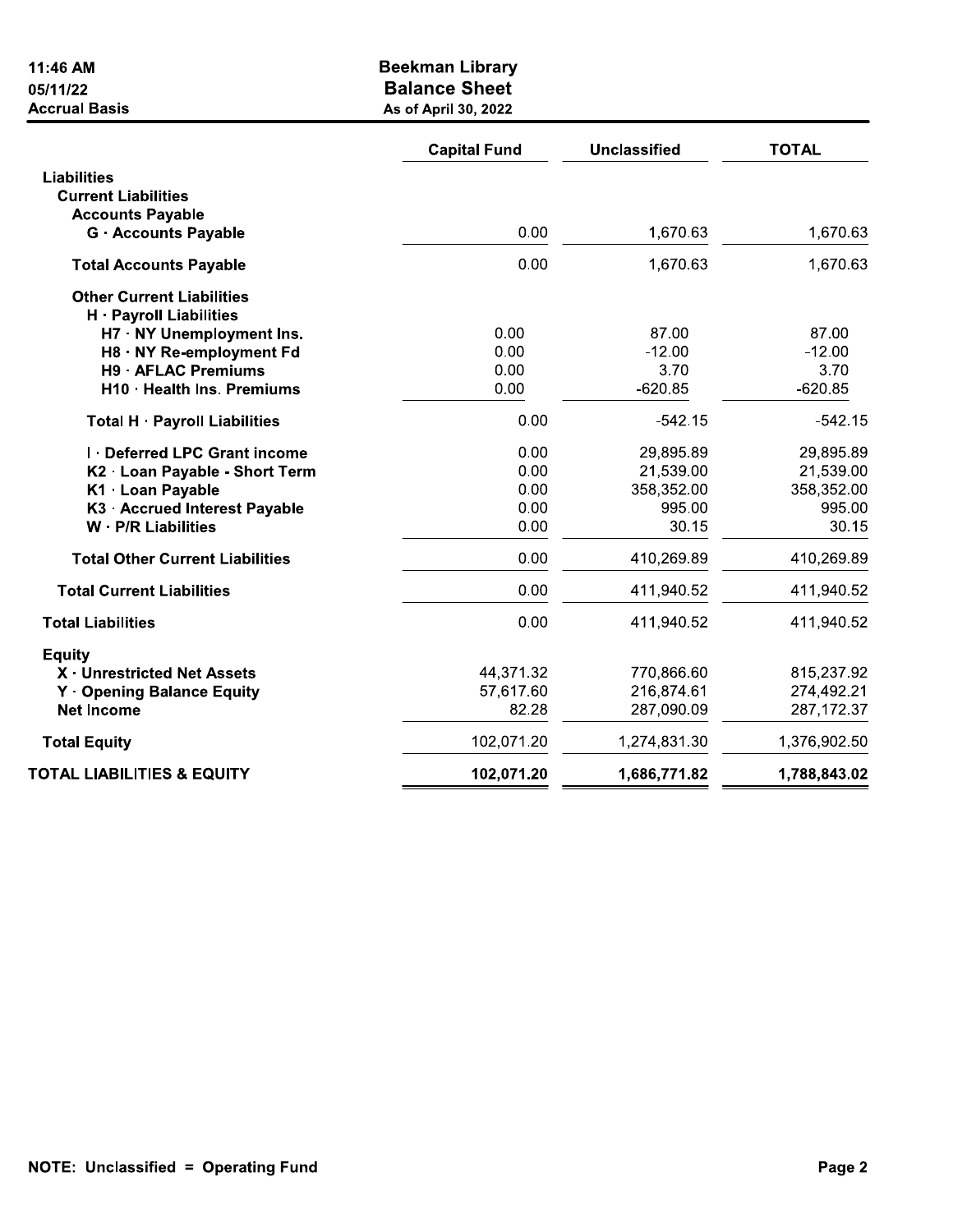| 11:48 AM |
|----------|
| 05/11/22 |

**Accrual Basis** 

#### **Beekman Library Prelim Balance Sheet**

As of May 11, 2022

|                                                                                                                                                                                                                   | <b>Capital Fund</b>                          | <b>Unclassified</b>                                                             | <b>TOTAL</b>                                                                    |
|-------------------------------------------------------------------------------------------------------------------------------------------------------------------------------------------------------------------|----------------------------------------------|---------------------------------------------------------------------------------|---------------------------------------------------------------------------------|
| <b>ASSETS</b><br><b>Current Assets</b><br><b>Checking/Savings</b>                                                                                                                                                 |                                              |                                                                                 |                                                                                 |
| A · Bank Accounts<br>A1 Operating Funds<br>A1a · Tompkins Mahopac Bank<br>A1c · Oper Fds, HVFCU Check 0200<br>A1e · Oper Fds, PayPal<br>A1f · Petty Cash, Cash Box & Register                                     | 0.00<br>0.00<br>0.00<br>0.00                 | 429,467.43<br>1,352.41<br>143.84<br>150.00                                      | 429,467.43<br>1,352.41<br>143.84<br>150.00                                      |
| Total A1 · Operating Funds                                                                                                                                                                                        | 0.00                                         | 431,113.68                                                                      | 431,113.68                                                                      |
| A2 · Contingency funds<br>A2a · Cont Fds, HVFCU MM 0300<br>A2b · Cont Fds, HVFCU 12mth CD 0400<br>A2c · Cont Fds, HVFCU CA 24 CD 0401<br>A2d · Cont Fds, HVFCU 24 mth CD 0402<br>A2e · Cont Fds, Tompkins Mahopac | 0.00<br>0.00<br>0.00<br>0.00<br>0.00         | 1,892.74<br>36,741.36<br>56,249.41<br>59,090.83<br>82,669.00                    | 1,892.74<br>36,741.36<br>56,249.41<br>59,090.83<br>82,669.00                    |
| Total A2 · Contingency funds                                                                                                                                                                                      | 0.00                                         | 236,643.34                                                                      | 236,643.34                                                                      |
| A3 · Restricted Funds<br>A3a · HVFCU Restr. Fds Check 0201<br>A3c · Learn, Play Create Grnt-Tompkins                                                                                                              | 0.00<br>0.00                                 | 164.53<br>29,895.89                                                             | 164.53<br>29,895.89                                                             |
| Total A3 · Restricted Funds                                                                                                                                                                                       | 0.00                                         | 30,060.42                                                                       | 30,060.42                                                                       |
| A4 · Capital Funds<br>A4a · Tompkins Mahopac<br>A4b · HVFCU CD 0403                                                                                                                                               | 48,586.80<br>53,484.40                       | 0.00<br>0.00                                                                    | 48,586.80<br>53,484.40                                                          |
| Total A4 · Capital Funds                                                                                                                                                                                          | 102,071.20                                   | 0.00                                                                            | 102,071.20                                                                      |
| Total A · Bank Accounts                                                                                                                                                                                           | 102,071.20                                   | 697,817.44                                                                      | 799,888.64                                                                      |
| <b>Total Checking/Savings</b>                                                                                                                                                                                     | 102,071.20                                   | 697,817.44                                                                      | 799,888.64                                                                      |
| <b>Other Current Assets</b><br><b>C</b> · Prepaid Expenses                                                                                                                                                        | 0.00                                         | 5,017.49                                                                        | 5,017.49                                                                        |
| <b>Total Other Current Assets</b>                                                                                                                                                                                 | 0.00                                         | 5,017.49                                                                        | 5,017.49                                                                        |
| <b>Total Current Assets</b>                                                                                                                                                                                       | 102,071.20                                   | 702,834.93                                                                      | 804,906.13                                                                      |
| <b>Fixed Assets</b><br>F1 · Buildings<br>F2 · Furniture & Fixtures<br>F3 · Machinery & Equipment<br>F4 · Accumulated Depreciation<br>F6 · Accumulated Amortization<br>F7 · Debt Issuance Costs                    | 0.00<br>0.00<br>0.00<br>0.00<br>0.00<br>0.00 | 1,499,612.00<br>37,697.00<br>65,265.68<br>(641, 862.00)<br>(775.00)<br>8,794.00 | 1,499,612.00<br>37,697.00<br>65,265.68<br>(641, 862.00)<br>(775.00)<br>8,794.00 |
| <b>Total Fixed Assets</b>                                                                                                                                                                                         | 0.00                                         | 968,731.68                                                                      | 968,731.68                                                                      |
| <b>TOTAL ASSETS</b>                                                                                                                                                                                               | 102,071.20                                   | 1,671,566.61                                                                    | 1,773,637.81                                                                    |
| <b>LIABILITIES &amp; EQUITY</b><br><b>Liabilities</b><br><b>Current Liabilities</b><br><b>Accounts Payable</b>                                                                                                    |                                              |                                                                                 |                                                                                 |
| <b>G</b> · Accounts Payable                                                                                                                                                                                       | 0.00                                         | 1,670.63                                                                        | 1,670.63                                                                        |
| <b>Total Accounts Payable</b>                                                                                                                                                                                     | 0.00                                         | 1,670.63                                                                        | 1,670.63                                                                        |

NOTE: Unclassified = Operating Fund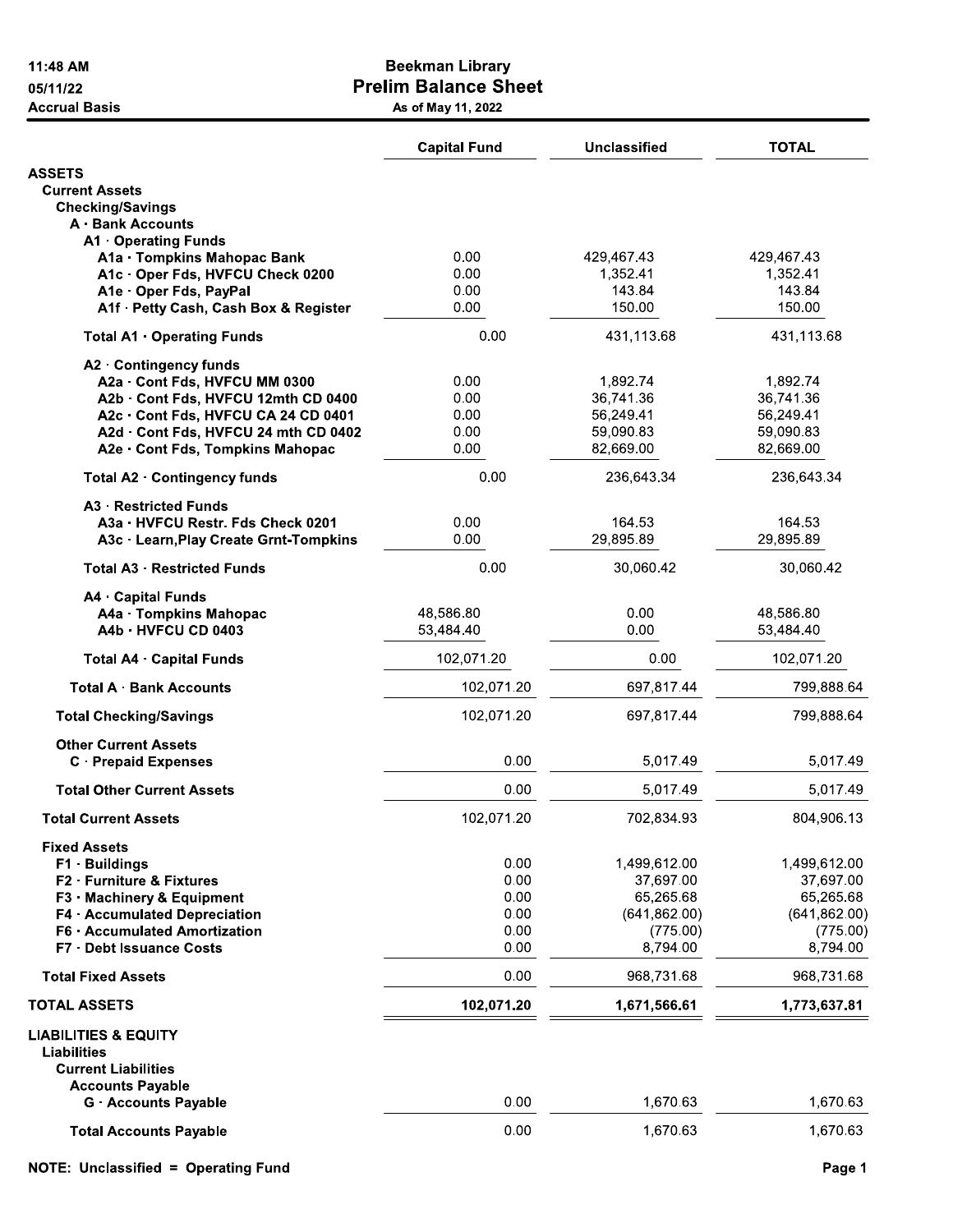| 11:48 AM                               | <b>Beekman Library</b>      |              |              |
|----------------------------------------|-----------------------------|--------------|--------------|
| 05/11/22                               | <b>Prelim Balance Sheet</b> |              |              |
| <b>Accrual Basis</b>                   | As of May 11, 2022          |              |              |
|                                        | <b>Capital Fund</b>         | Unclassified | <b>TOTAL</b> |
| <b>Other Current Liabilities</b>       |                             |              |              |
| $H \cdot$ Payroll Liabilities          |                             |              |              |
| H7 · NY Unemployment Ins.              | 0.00                        | 87.00        | 87.00        |
| H8 · NY Re-employment Fd               | 0.00                        | (12.00)      | (12.00)      |
| <b>H9 · AFLAC Premiums</b>             | 0.00                        | 14.80        | 14.80        |
| H <sub>10</sub> · Health Ins. Premiums | 0.00                        | (346.27)     | (346.27)     |
| Total H · Payroll Liabilities          | 0.00                        | (256.47)     | (256.47)     |
| <b>I</b> Deferred LPC Grant income     | 0.00                        | 29,895.89    | 29,895.89    |
| K2 · Loan Payable - Short Term         | 0.00                        | 21,539.00    | 21,539.00    |
| K1 · Loan Payable                      | 0.00                        | 358,352.00   | 358,352.00   |
| K3 · Accrued Interest Payable          | 0.00                        | 995.00       | 995.00       |
| <b>W</b> P/R Liabilities               | 0.00                        | 30.15        | 30.15        |
| <b>Total Other Current Liabilities</b> | 0.00                        | 410,555.57   | 410,555.57   |
| <b>Total Current Liabilities</b>       | 0.00                        | 412,226.20   | 412,226.20   |
| <b>Total Liabilities</b>               | 0.00                        | 412,226.20   | 412,226.20   |
| Equity                                 |                             |              |              |
| X · Unrestricted Net Assets            | 44,371.32                   | 770,866.60   | 815,237.92   |
| <b>Y</b> Opening Balance Equity        | 57,617.60                   | 216,874.61   | 274,492.21   |
| Net Income                             | 82.28                       | 271,599.20   | 271,681.48   |
| <b>Total Equity</b>                    | 102,071.20                  | 1.259,340.41 | 1,361,411.61 |
| <b>TOTAL LIABILITIES &amp; EQUITY</b>  | 102,071.20                  | 1,671,566.61 | 1,773,637.81 |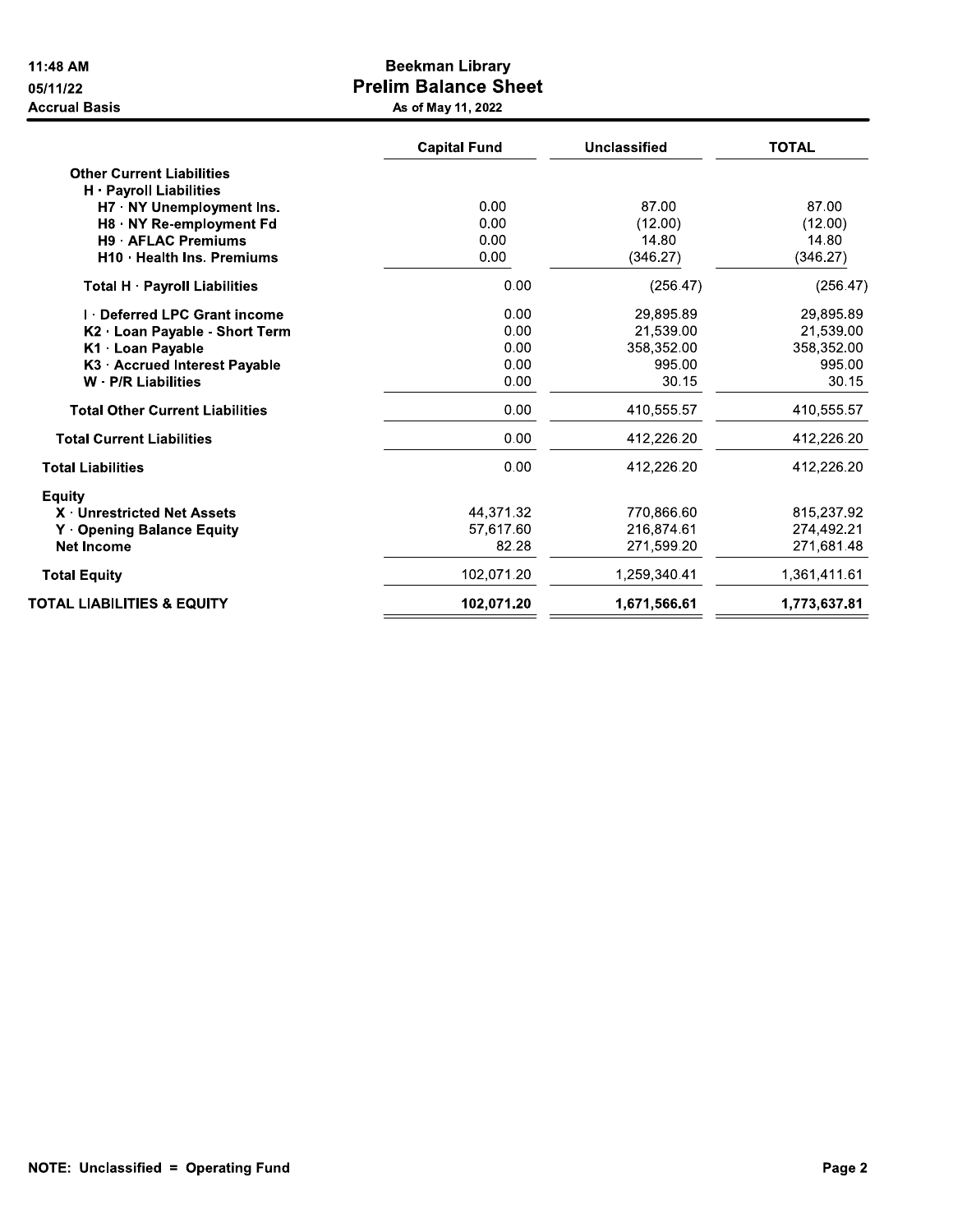| 12:28 PM                            | <b>Beekman Library</b>              |                    |                |
|-------------------------------------|-------------------------------------|--------------------|----------------|
| 05/11/22                            | <b>Operating Fund Budget Report</b> |                    |                |
| <b>Accrual Basis</b>                | April 30, 2022                      |                    |                |
|                                     | Jan - Apr 22                        | <b>Budget</b>      | \$ Over Budget |
| <b>Ordinary Income/Expense</b>      |                                     |                    |                |
| Income                              |                                     |                    |                |
| 1 . Local Public Funds              |                                     |                    |                |
| 1.2 · Town Funds                    |                                     |                    |                |
| 1.21 Beekman Funds                  | 443,848.00                          | 443,848.00         | 0.00           |
| Total 1.2 · Town Funds              | 443,848.00                          | 443,848.00         | 0.00           |
| Total 1 · Local Public Funds        | 443,848.00                          | 443,848.00         | 0.00           |
| 2 · System Cash Grants (MHLS)       |                                     |                    |                |
| 2.1 · Local Library S A             | 417.60                              | 3,000.00           | (2,582.40)     |
| Total 2 · System Cash Grants (MHLS) | 417.60                              | 3,000.00           | (2,582.40)     |
| 3 Contingency Funds                 | 0.00                                | 21,099.00          | (21,099.00)    |
| 4 Other Receipts                    |                                     |                    |                |
| 4.1 Gifts & Endownments             |                                     |                    |                |
| 4.11 · Donations, general & at desk | 268.31                              | 1,000.00           | (731.69)       |
| 4.12 · Restricted Donations         |                                     |                    |                |
| 4.129 · Learn, Play Create Grant    | 12,500.00                           |                    |                |
| 4.124 · Dutchess Cty Yes Grant (R)  | 3,000.01                            |                    |                |
| 4.125 · Fraher Memorial Garden (R)  | 0.12                                |                    |                |
| Total 4.12 · Restricted Donations   | 15,500.13                           |                    |                |
| 4.13 Donations from FOBL            | 1,730.00                            | 12,000.00          | (10, 270.00)   |
| Total 4.1 Gifts & Endownments       | 17,498.44                           | 13,000.00          | 4,498.44       |
| 4.2 · Fund Raising                  |                                     |                    |                |
| 4.21 · Fund Rais, Appeals           | 112.00                              | 10,000.00          | (9,888.00)     |
| 4.22 · Fund Rais, Other             | 6.00                                |                    |                |
| Total 4.2 · Fund Raising            | 118.00                              | 10,000.00          | (9,882.00)     |
| 4.3 · Income from Investments       |                                     |                    |                |
| 4.31 · Interest, Oper. Fds.         | 34.55                               | 150.00             | (115.45)       |
| 4.32 · Interest, Cont. Fds.         | 450.42                              | 1,850.00           | (1, 399.58)    |
| Total 4.3 · Income from Investments | 484.97                              | 2,000.00           | (1, 515.03)    |
|                                     |                                     |                    |                |
| 4.4 · Library Charges               |                                     |                    |                |
| 4.41 · Lib. Chgs, Fines             | 545.99                              | 2,650.00           | (2, 104.01)    |
| 4.42 · Lib. Chgs., Fax              | 357.40                              | 660.00             | (302.60)       |
| 4.43 · Lib. Chgs., Lost Cards       | 16.00                               | 30.00              | (14.00)        |
| 4.44 · Lib. Chgs., Copies           | 554.55                              | 1,210.00<br>450.00 | (655.45)       |
| 4.45 · Lib. Chgs., Lost & Paid      | 120.66                              |                    | (329.34)       |
| Total 4.4 · Library Charges         | 1,594.60                            | 5,000.00           | (3,405.40)     |
| $4.5 \cdot$ Other (Misc)            |                                     |                    |                |
| 4.53 · Books sold (used)            | 276.00                              | 1,000.00           | (724.00)       |
| Total 4.5 · Other (Misc)            | 276.00                              | 1,000.00           | (724.00)       |
| Total $4 \cdot$ Other Receipts      | 19,972.01                           | 31,000.00          | (11, 027.99)   |
| 5 · In Kind Receipts                | 0.00                                | 6,000.00           | (6,000.00)     |
| <b>Total Income</b>                 | 464,237.61                          | 504,947.00         | (40, 709.39)   |
|                                     |                                     |                    |                |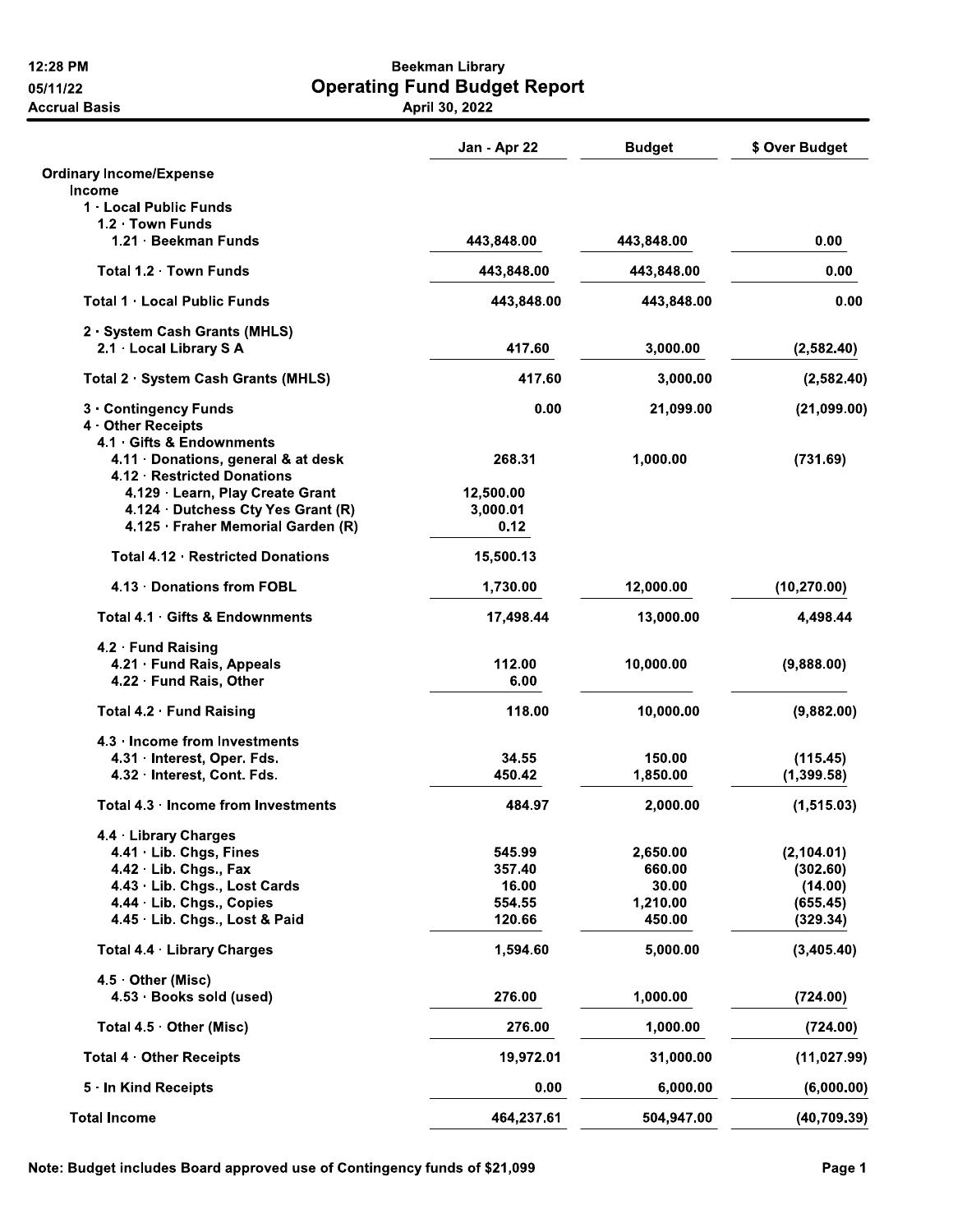12:28 PM **Beekman Library** 05/11/22 **Operating Fund Budget Report Accrual Basis** April 30, 2022 Jan - Apr 22 **Budget** \$ Over Budget **Gross Profit** 464,237.61 504,947.00  $(40, 709.39)$ **Expense** 10 · Personnel Costs 10.1 · Payroll 10.11 · Librarians 10.111 · Director 26,634.29 77,250.00  $(50, 615.71)$ 10.112 · Asst. Director 17,826.93 51,500.00  $(33, 673.07)$ Total 10.11 · Librarians 44,461.22 128,750.00  $(84, 288.78)$ 10.12 · Other Staff 10.121 · Other staff paychecks 48,821.93 154,921.00  $(106, 099.07)$ 10.122 · Other Staff Dut Cty Yes Grt. 3,000.01 Total 10.12 · Other Staff 51,821.94 154,921.00  $(103, 099.06)$ Total 10.1 · Payroll 96,283.16 283,671.00  $(187, 387.84)$ 10.2 · Employment Ben., Tax, & Ins. 10.21 · Benefits 10.211 · Benefits, Retirement  $0.00$ 1.000.00  $(1,000.00)$ 10.212 · Benefits, Insurance 4,000.00 12,000.00  $(8,000.00)$ 10.213 · EAP Program 264.00 Total 10.21 · Benefits 4,264.00 13,000.00  $(8,736.00)$ 10.22 · Matching Soc. Sec. & Medicare 7,169.03 18,563.00  $(11, 393.97)$ 10.23 · Worperson's Compensation 465.74 2.000.00  $(1,534.26)$ 10.24 · Unemployment Insurance 1,545.88 2,000.00  $(454.12)$ 10.25 · Disability Insurance 273.00 500.00  $(227.00)$ 10.26 · Paid Family Leave 675.81 1,000.00  $(324.19)$ Total 10.2 · Employment Ben., Tax, & Ins. 14,393.46 37,063.00  $(22, 669.54)$ Total 10 · Personnel Costs 110,676.62 320,734.00  $(210, 057.38)$ 20 Collection Expenditures 20.1 · Print Materials 4,299.76  $20.11 \cdot$  Books 26,000.00  $(21,700.24)$ 20.12 · Periodicals 633.97 2,000.00  $(1, 366.03)$ Total 20.1 · Print Materials 28,000.00 4,933.73  $(23,066.27)$ 20.2 · Elec. Materials/Databases 20.21 · Elec Mat/ DBs Budget 4,447.86 20,000.00  $(15, 552.14)$ Total 20.2 · Elec. Materials/Databases 4.447.86 20,000.00  $(15, 552.14)$ 20.3 · Other Materials 20.31 · Audio Books 300.00  $0.00$  $(300.00)$ 20.32 · DVDs, Music, Video Games 1,138.65 2,000.00  $(861.35)$ 20.33 · Museum Passes 375.00 500.00  $(125.00)$ 20.34 · Collection Miscellaneous 20.341 · Library of Things 150.50 Total 20.34 · Collection Miscellaneous 150.50 Total 20.3 Other Materials 1,664.15 2,800.00  $(1, 135.85)$ Total 20 · Collection Expenditures 11,045.74 50,800.00  $(39, 754.26)$ 

Note: Budget includes Board approved use of Contingency funds of \$21,099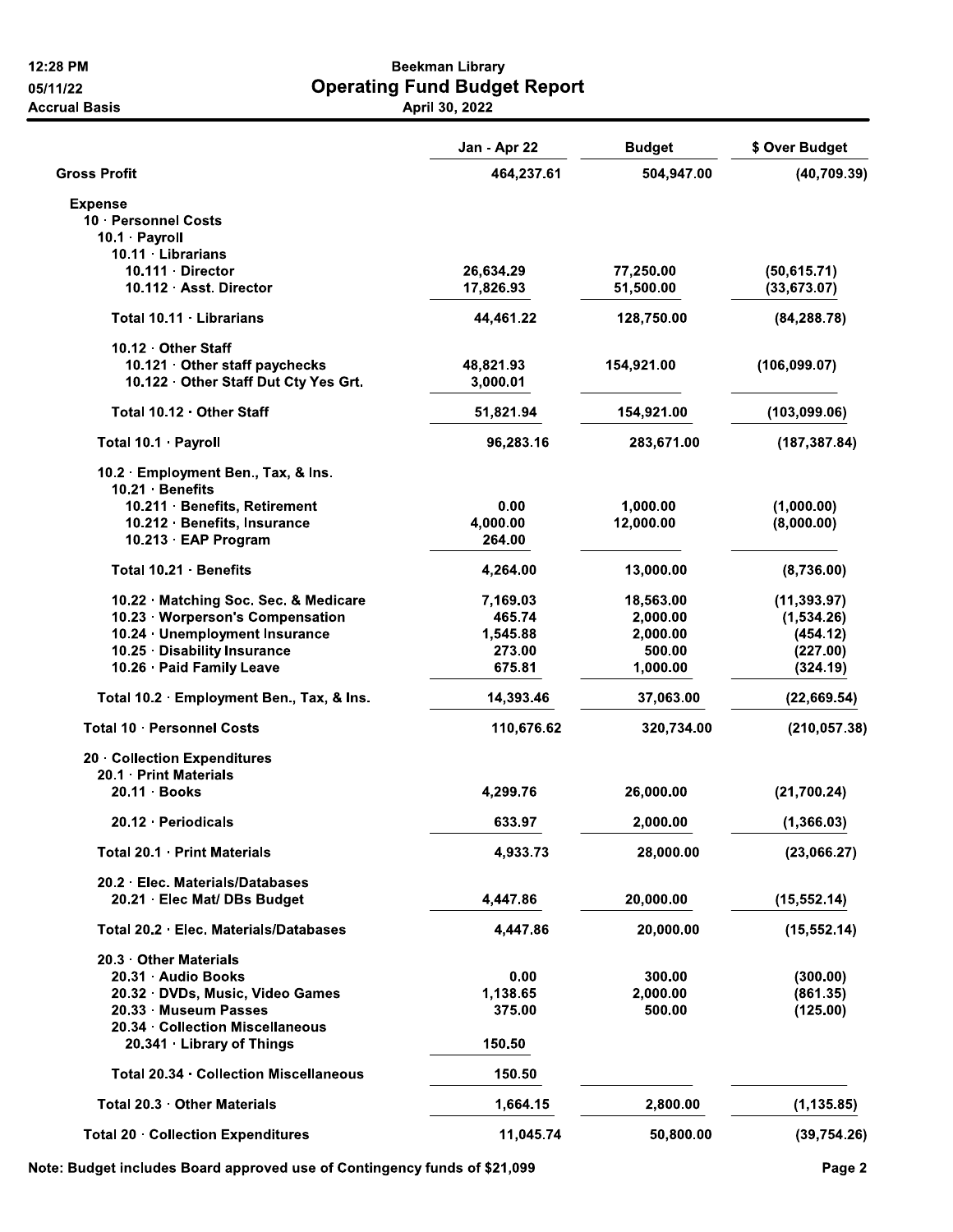### **Beekman Library Operating Fund Budget Report**

April 30, 2022

|                                                                                                     | Jan - Apr 22 | <b>Budget</b> | \$ Over Budget |
|-----------------------------------------------------------------------------------------------------|--------------|---------------|----------------|
| 40 Operation & Maint. of Bldg.                                                                      |              |               |                |
| 40.1 · Repairs & Maint (no parts)<br>40.2 · Oper./Maint. of Bldg, Other<br>40.21 · Fuel & Utilities | 747.00       | 2,000.00      | (1,253.00)     |
| 40.211 Fuel                                                                                         | 5,656.70     | 6,000.00      | (343.30)       |
| $40.212 \cdot$ Electric                                                                             | 3,198.97     | 7,000.00      | (3,801.03)     |
| $40.213 \cdot Water$                                                                                | 0.00         | 120.00        | (120.00)       |
| Total 40.21 · Fuel & Utilities                                                                      | 8,855.67     | 13,120.00     | (4, 264.33)    |
| $40.22 \cdot$ Insurance<br>40.23 · Other Bldg.Oper. Exps.<br>40.231 · Maint. Supplies               | (429.44)     | 7,600.00      | (8,029.44)     |
| 40.2311 · Maint. Supl, paper products                                                               | 88.25        | 300.00        | (211.75)       |
| 40.2312 · Maint. Supl, other (no parts)                                                             | 409.17       | 500.00        | (90.83)        |
| 40.2313 · Maint. Supl, parts                                                                        | 106.25       | 1,200.00      | (1,093.75)     |
| Total 40.231 · Maint. Supplies                                                                      | 603.67       | 2,000.00      | (1, 396.33)    |
| 40.232 · Custodial Serv., Cleaning                                                                  | 2,080.00     | 6,240.00      | (4, 160.00)    |
| 40.234 · Garbage Pickup                                                                             | 565.61       | 1,700.00      | (1, 134.39)    |
| 40.235 · Building Security                                                                          | 0.00         | 800.00        | (800.00)       |
| 40.236 · Pest Control                                                                               | 125.00       | 500.00        | (375.00)       |
| 40.237 · Heating & Air cond. Serv.                                                                  | 209.95       | 300.00        | (90.05)        |
| Total 40.23 · Other Bldg.Oper. Exps.                                                                | 3,584.23     | 11,540.00     | (7,955.77)     |
| Total 40.2 · Oper./Maint. of Bldg, Other                                                            | 12,010.46    | 32,260.00     | (20, 249.54)   |
| Total 40 · Operation & Maint. of Bldg.                                                              | 12,757.46    | 34,260.00     | (21, 502.54)   |
| $50 \cdot$ Other                                                                                    |              |               |                |
| 50.1 Office & Library Expenses                                                                      |              |               |                |
| 50.11 Off & Lib Supplies                                                                            |              |               |                |
| 50.111 · Off/Lib, Printer ink                                                                       | 687.84       | 2,000.00      | (1,312.16)     |
| 50.112 · Off/Lib, Item processing                                                                   | 455.12       | 1,500.00      | (1,044.88)     |
| 50.113 · Off/Lib, All Other                                                                         | 2,145.84     | 2,500.00      | (354.16)       |
| Total 50.11 · Off & Lib Supplies                                                                    | 3,288.80     | 6,000.00      | (2,711.20)     |
| 50.12 · Off/Lib; Online Prog. Calender                                                              | 0.00         | 1,053.00      | (1,053.00)     |
| Total 50.1 · Office & Library Expenses                                                              | 3,288.80     | 7,053.00      | (3,764.20)     |
| 50.2 · Telecommunications                                                                           | 2,086.23     | 6,000.00      | (3,913.77)     |
| 50.3 · Postage & Freight                                                                            | 1,012.40     | 1,800.00      | (787.60)       |
| 50.4 · Professional Fees                                                                            |              |               |                |
| 50.41 · Prof. Fees, Accountant                                                                      | 0.00         | 12,000.00     | (12,000.00)    |
| 50.43 · Prof. Fees., Bookkeeping Serv.                                                              | 200.00       |               |                |
| Total 50.4 · Professional Fees                                                                      | 200.00       | 12,000.00     | (11,800.00)    |
| 50.5 Computers & Printers                                                                           |              |               |                |
| 50.51 · Computers/Printers Budgeted                                                                 |              |               |                |
| 50.511 · Comp/Print Purchases                                                                       | 0.00         | 0.00          | 0.00           |
| 50.512 · Comp/Print Maint.                                                                          | 0.00         | 1,000.00      | (1,000.00)     |
| 50.513 · Comp/Print Installation                                                                    | 0.00         | 0.00          | 0.00           |
| Total 50.51 · Computers/Printers Budgeted                                                           | 0.00         | 1,000.00      | (1,000.00)     |
| Total 50.5 · Computers & Printers                                                                   | 0.00         | 1,000.00      | (1,000.00)     |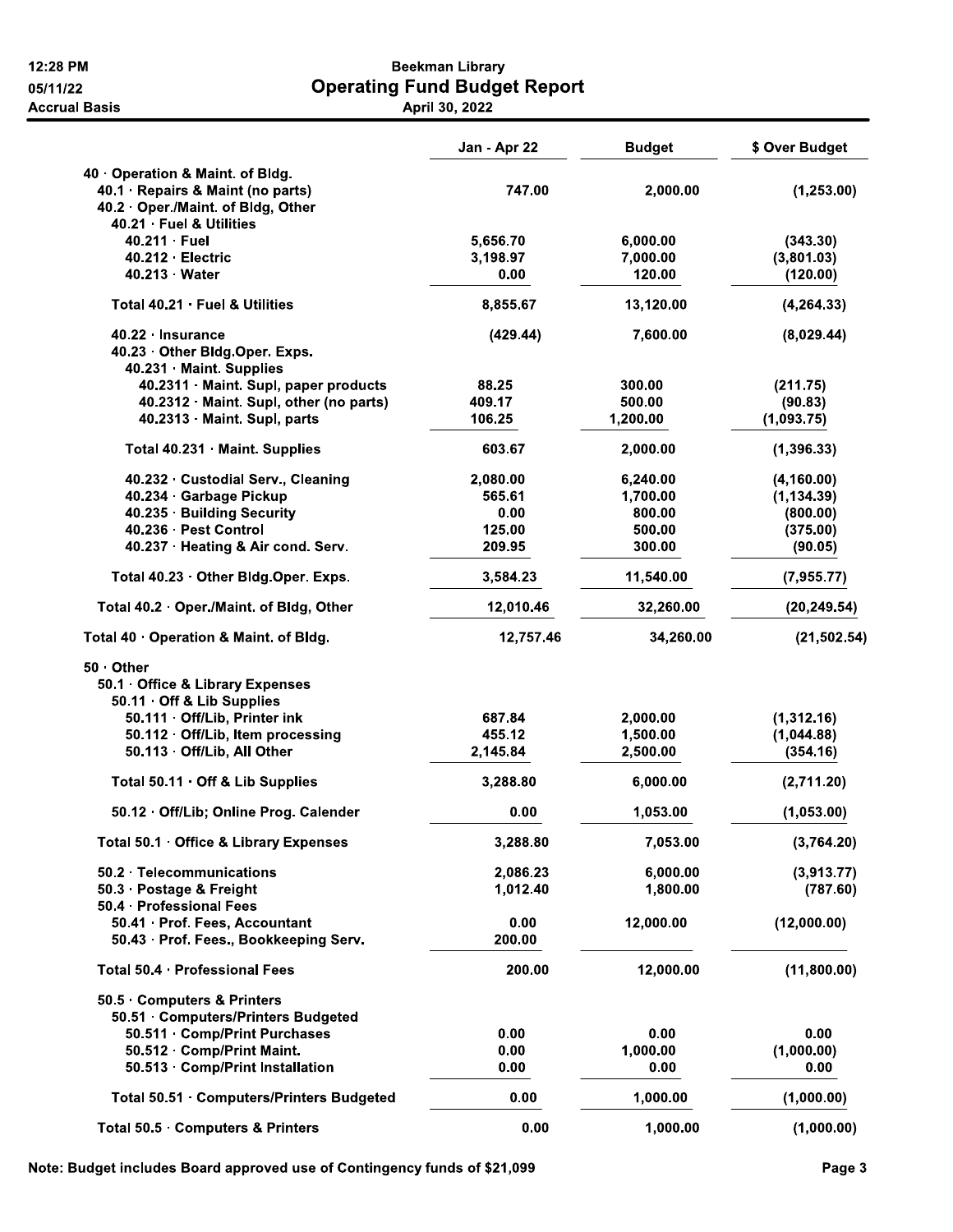| 12:28 PM             |
|----------------------|
| 05/11/22             |
| <b>Accrual Basis</b> |

### **Beekman Library Operating Fund Budget Report**

April 30, 2022

|                                                                      | Jan - Apr 22 | <b>Budget</b> | \$ Over Budget |
|----------------------------------------------------------------------|--------------|---------------|----------------|
| $50.6 \cdot$ Other (Misc)                                            |              |               |                |
| 50.61 · Furn & Equip. (no comp/print)                                |              |               |                |
| 50.611 · Furn. & Equip, (Budgeted)<br>50.6111 · Furn/Equip purchases | 0.00         | 1,500.00      | (1,500.00)     |
| Total 50.611 · Furn. & Equip, (Budgeted)                             | 0.00         | 1,500.00      | (1,500.00)     |
| Total 50.61 · Furn & Equip. (no comp/print)                          | 0.00         | 1,500.00      | (1,500.00)     |
| 50.62 · Publicity & Printing                                         | 1,466.45     | 3,600.00      | (2, 133.55)    |
| 50.63 · Travel & Training                                            | 108.82       | 2,000.00      | (1,891.18)     |
| $50.64 \cdot Dues$                                                   | 229.00       | 550.00        | (321.00)       |
| 50.65 · Miscellaneous                                                |              |               |                |
| 50.651 · Sales Tax, Hdlg., etc.                                      | 13.47        | 100.00        | (86.53)        |
| 50.652 · Bank Charges & fines, etc.                                  | 11.26        | 150.00        | (138.74)       |
| 50.653 · Refreshments (various)                                      | 152.18       | 250.00        | (97.82)        |
| 50.654 · Appec. & Awards                                             | 31.95        | 100.00        | (68.05)        |
| 50.655 · MHLS Cr Card Coll. Fee                                      | 8.88         | 100.00        | (91.12)        |
| 50.656 · Other (no category)                                         | (0.23)       | 200.00        | (200.23)       |
| 50.657 · Fund Raising Expenses                                       | 3.96         | 100.00        | (96.04)        |
| Total 50.65 · Miscellaneous                                          | 221.47       | 1,000.00      | (778.53)       |
| 50.66 · Restricted Funds (no category)                               |              |               |                |
| 50.664 · Rest Fds; LPC Grant                                         | 12,699.99    |               |                |
| Total 50.66 · Restricted Funds (no category)                         | 12,699.99    |               |                |
| 50.67 · Program Expenses                                             |              |               |                |
| 50.671 · Juvenile Prog. Exp.                                         |              |               |                |
| 50.6711 · Prog/Exp-J, General                                        | 866.71       | 2,450.00      | (1,583.29)     |
| 50.6712 · Prog/Exp-J, Stewrt Grt                                     | 0.00         | 550.00        | (550.00)       |
| Total 50.671 · Juvenile Prog. Exp.                                   | 866.71       | 3,000.00      | (2, 133.29)    |
|                                                                      |              |               |                |
| 50.672 · Adult Programs Exp.                                         |              |               |                |
| 50.6721 · Adult Prog. Exp.                                           | 173.79       | 2,500.00      | (2,326.21)     |
| 50.672 · Adult Programs Exp. - Other                                 | 138.12       |               |                |
| Total 50.672 · Adult Programs Exp.                                   | 311.91       | 2,500.00      | (2, 188.09)    |
| Total 50.67 · Program Expenses                                       | 1,178.62     | 5,500.00      | (4,321.38)     |
| Total $50.6 \cdot$ Other (Misc)                                      | 15,904.35    | 14,150.00     | 1,754.35       |
| Total 50 Other                                                       | 22,491.78    | 42,003.00     | (19, 511.22)   |
| 60 Contract w/Public Lib. (MHLS)                                     | 3,760.08     | 11,250.00     | (7,489.92)     |
| 70 · Debt Service (Mortgage)                                         | 13,301.76    | 39,900.00     | (26, 598.24)   |
| 80` · Uncategorized                                                  |              |               |                |
| 80.2 · Uncat. Gen. Completed                                         | 0.00         |               |                |
| 80.4 · Uncat. Adult Programs                                         | 233.34       |               |                |
| 80.5 · Uncat FOBL rec. & disb.                                       |              |               |                |
| 80.51 · Uncat. FOBL Receipts                                         | (129.17)     |               |                |
| 80.52 · Uncat FOBL Expenses                                          | 11.17        |               |                |
| Total 80.5 · Uncat FOBL rec. & disb.                                 | (118.00)     |               |                |
| Total 80 · Uncategorized                                             | 115.34       |               |                |
| 90 · In Kind Expenses                                                | 0.00         | 6,000.00      | (6,000.00)     |